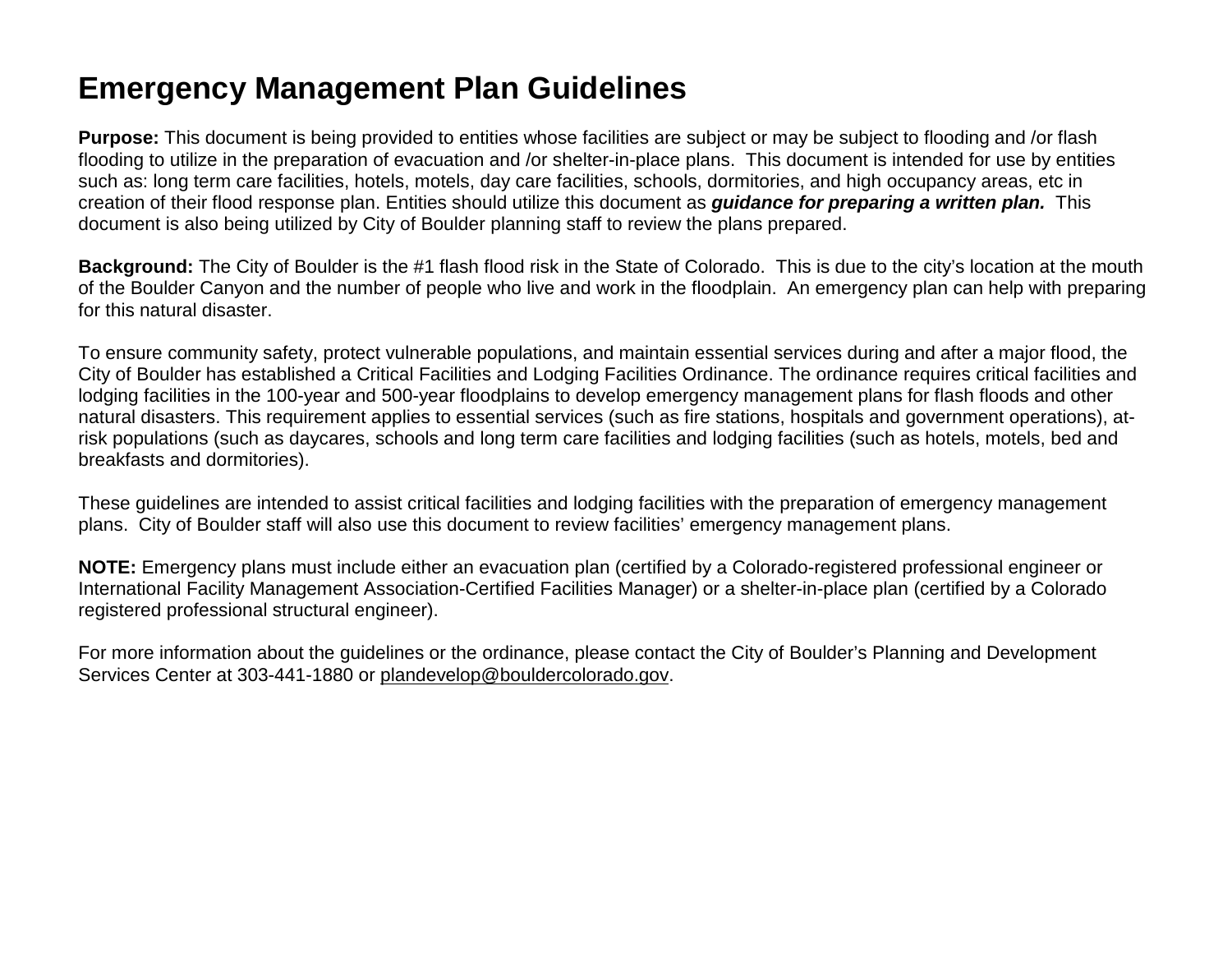| <b>Emergency Management Plan Guidelines</b> |                                                                                                                                                                                                                                                                                                                                                                                                                                                                                                                                                                                                                                                                                             |                                                                                                                                                                                                                                                                                                                                                                                                                                                                                   |                |
|---------------------------------------------|---------------------------------------------------------------------------------------------------------------------------------------------------------------------------------------------------------------------------------------------------------------------------------------------------------------------------------------------------------------------------------------------------------------------------------------------------------------------------------------------------------------------------------------------------------------------------------------------------------------------------------------------------------------------------------------------|-----------------------------------------------------------------------------------------------------------------------------------------------------------------------------------------------------------------------------------------------------------------------------------------------------------------------------------------------------------------------------------------------------------------------------------------------------------------------------------|----------------|
| <b>Planning</b><br><b>Element</b>           | <b>Planning Criteria/Questions</b><br>(For use by facilities <b>preparing</b> plans)                                                                                                                                                                                                                                                                                                                                                                                                                                                                                                                                                                                                        | <b>Plan Review Guidelines</b><br>(For use by city staff reviewing plans)                                                                                                                                                                                                                                                                                                                                                                                                          |                |
| <b>Flooding</b><br><b>Risk</b>              | • What is the flood risk to the facility?                                                                                                                                                                                                                                                                                                                                                                                                                                                                                                                                                                                                                                                   | The flood risk should be determined by<br>reviewing existing floodplain maps and<br>studies, and determining potential<br>impacts to the facility.                                                                                                                                                                                                                                                                                                                                | Met<br>Not Met |
| <b>Decisions</b>                            | • Is there sufficient time allowed to organize a safe<br>evacuation?<br>• Is the structure strong enough to withstand a<br>flood?<br>• Are facility occupants more likely to be harmed if<br>they stay in place or if they evacuate?<br>• Is there sufficient staff to safely evacuate? If not,<br>how quickly can staff be called in to assist?<br>• Is there a place that will be adequate for shelter-<br>in-place? Are there upper floors?<br>• Is back-up power available?<br>• Are there adequate supplies to shelter for up to<br>48 hours without outside assistance?<br>• Are there adequate facilities to accommodate<br>occupants if the public sewer systems are<br>inoperable? | The plan should be specific as to how<br>decisions to shelter-in-place and/or<br>evacuate are made. The plan should list<br>who is authorized to make evacuation<br>decisions. The plan may include several<br>types of evacuations and no one<br>method is preferred. The choice of<br>evacuation versus shelter-in-place will<br>be situation-dependent. Often a<br>flowchart is included, but it isn't<br>necessary if the decision-making criteria<br>are clear and apparent. | Met<br>Not Met |
| <b>Situational</b><br><b>Awareness</b>      | • How does your facility monitor severe weather<br>situations? After-hours?<br>• Who has responsibility for monitoring severe<br>weather?<br>• How and when is the staff informed of changing<br>weather situations?                                                                                                                                                                                                                                                                                                                                                                                                                                                                        | A section regarding monitoring of<br>severe weather situations should be<br>included in the plan. This section should<br>detail a plan for keeping informed of<br>potential issues related to severe<br>weather.                                                                                                                                                                                                                                                                  | Met<br>Not Met |
| <b>Plan Activation</b>                      | • What is the step-by-step response plan?                                                                                                                                                                                                                                                                                                                                                                                                                                                                                                                                                                                                                                                   | The plan should explain the<br>preparations for different warning levels<br>and at what point an evacuation would<br>be executed.                                                                                                                                                                                                                                                                                                                                                 | Met<br>Not Met |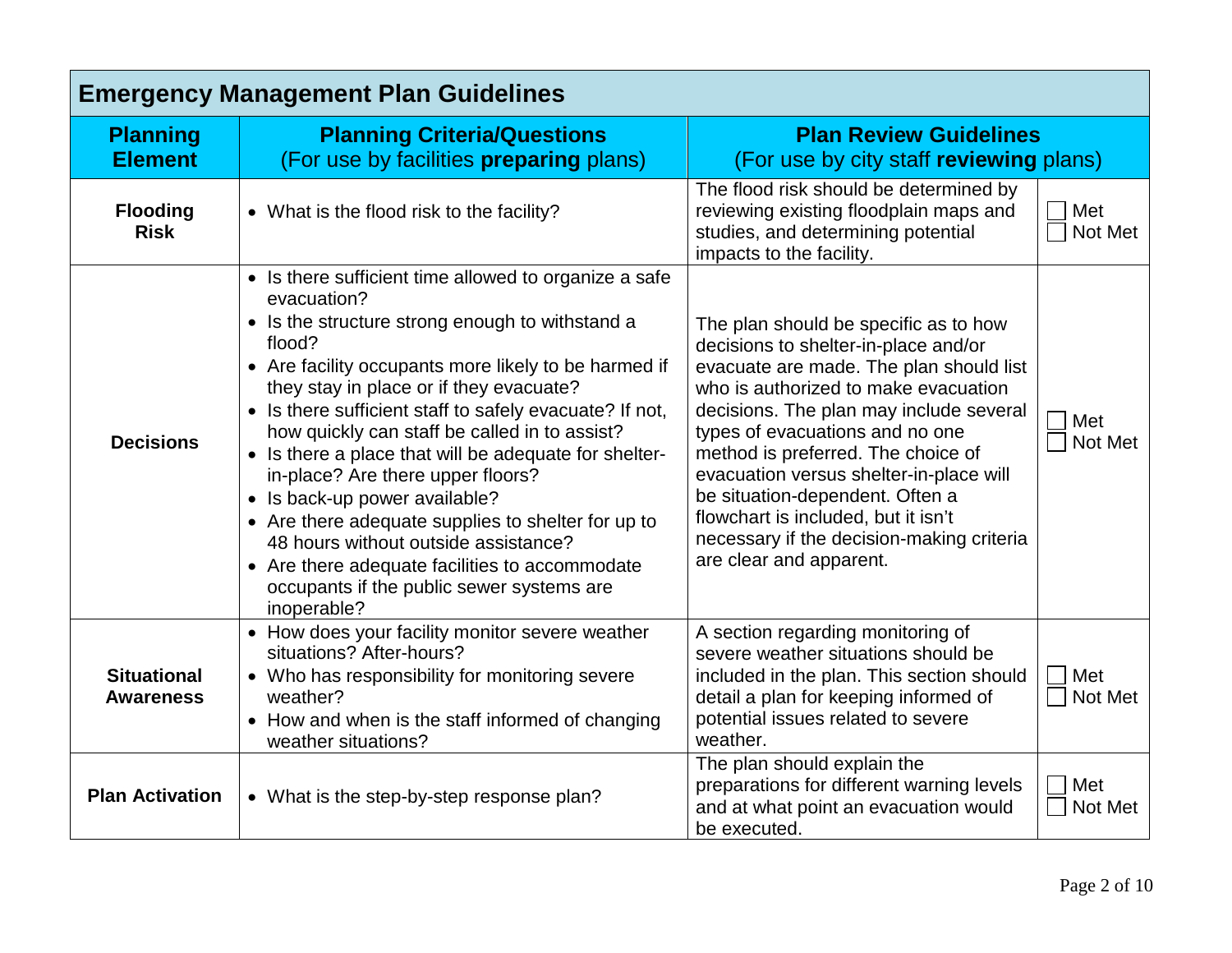| <b>Emergency Management Plan Guidelines</b> |                                                                                                                                                                                                                                                                                                                                                                                                                                                                                                                                                                                                                                 |                                                                                                                                                                                                                                                                                                                                                                                                                                                                                                                                                                                                                                                                 |                       |  |
|---------------------------------------------|---------------------------------------------------------------------------------------------------------------------------------------------------------------------------------------------------------------------------------------------------------------------------------------------------------------------------------------------------------------------------------------------------------------------------------------------------------------------------------------------------------------------------------------------------------------------------------------------------------------------------------|-----------------------------------------------------------------------------------------------------------------------------------------------------------------------------------------------------------------------------------------------------------------------------------------------------------------------------------------------------------------------------------------------------------------------------------------------------------------------------------------------------------------------------------------------------------------------------------------------------------------------------------------------------------------|-----------------------|--|
| <b>Planning</b><br><b>Element</b>           | <b>Planning Criteria/Questions</b><br>(For use by facilities <b>preparing</b> plans)                                                                                                                                                                                                                                                                                                                                                                                                                                                                                                                                            | <b>Plan Review Guidelines</b><br>(For use by city staff reviewing plans)                                                                                                                                                                                                                                                                                                                                                                                                                                                                                                                                                                                        |                       |  |
| <b>Roles and</b><br><b>Responsibilities</b> | • Who is responsible for implementing the plan?<br>• Who is responsible for making notifications to<br>families?<br>• Who is responsible for arranging transportation?<br>• Who is responsible for assuring the safety of the<br>evacuees during the evacuation process?<br>• Who is responsible for securing the facility and<br>turning off utilities?<br>Who is responsible for taking needed<br>supplies/equipment to an alternate site?                                                                                                                                                                                    | Significant roles and responsibilities<br>during the incident should be detailed.<br>Names are not necessary in the plan,<br>responsibilities by position are usually<br>sufficient.                                                                                                                                                                                                                                                                                                                                                                                                                                                                            | Met<br>Not Met        |  |
| <b>Staff Availability</b>                   | Determine the number of staff members needed<br>to supervise persons being evacuated or<br>sheltered. Because evacuation and shelter-in-<br>place are not familiar things for people to do,<br>additional staff may be necessary to prevent<br>panic among facility occupants.<br>If persons being evacuated have special needs,<br>such as mobility issues, more staff or specialized<br>staff or specialized equipment will be needed to<br>evacuate safely. Plans should address these<br>needs.<br>• Will it be necessary to call additional staff in to<br>assure the safety of all persons during the flood<br>emergency? | In order for a response to be effective,<br>an adequate number of staff members<br>to provide direction and supervision<br>must be available. The facility's plan<br>should describe the minimum number of<br>persons needed to assist with an<br>evacuation and/or shelter-in-place. This<br>number will not be standardized across<br>plans, but will vary depending on the<br>type and number of persons being<br>evacuated or sheltered. For example, a<br>school may have a sufficient number of<br>teachers during school hours to manage<br>an evacuation, while a long-term care<br>facility may need additional staff to<br>safely evacuate residents. | Met<br>Not Met<br>N/A |  |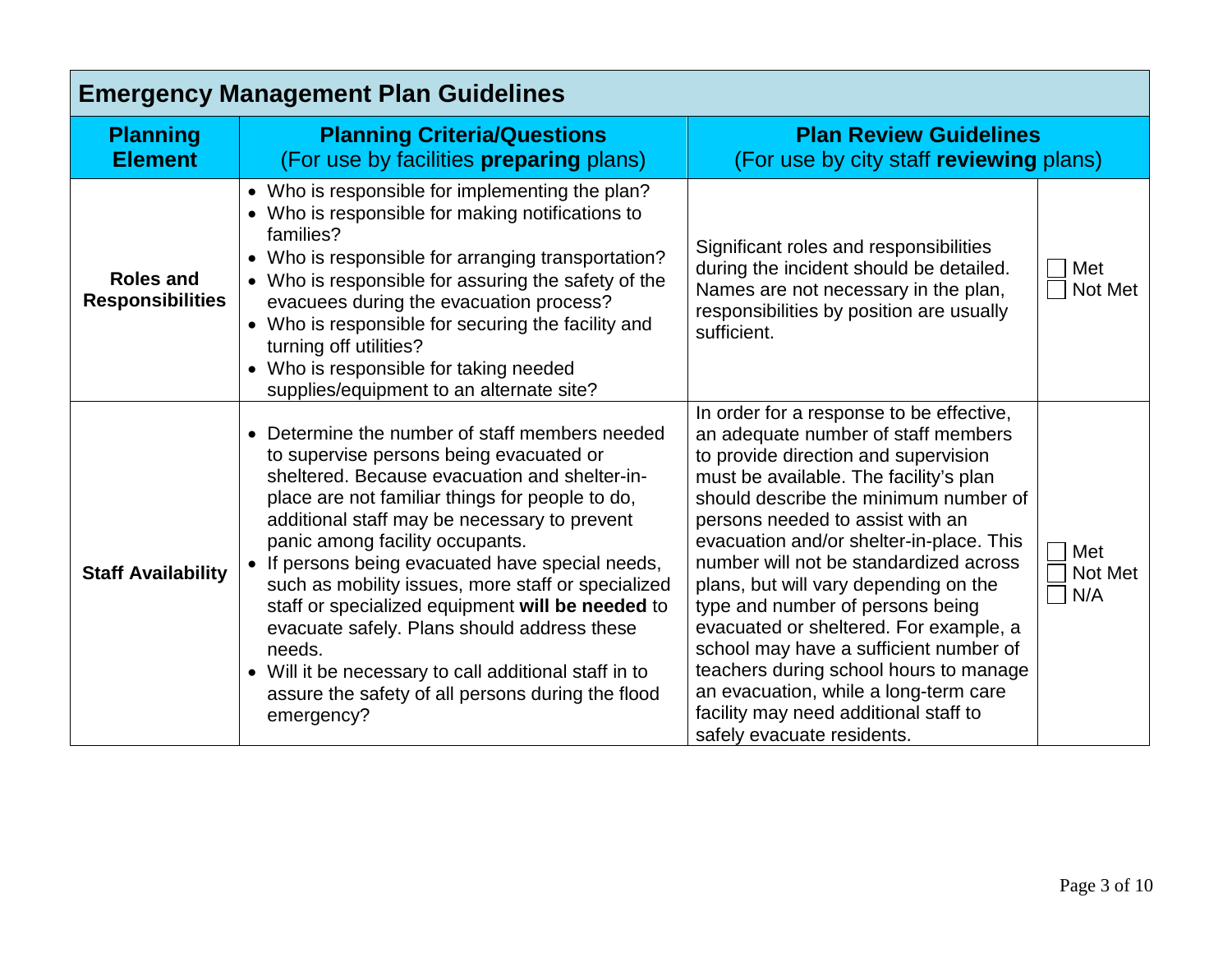| <b>Emergency Management Plan Guidelines</b>                            |                                                                                                                                                                                                                                                                                                                                                                                                                                                                                                                                                                                                                                                                                                                                                                                                                                                                                                                                                                                                                     |                                                                                                                                                                                                                                                                                                                                                                                                                                                                                                                                                                                                                                                                                                     |                       |  |
|------------------------------------------------------------------------|---------------------------------------------------------------------------------------------------------------------------------------------------------------------------------------------------------------------------------------------------------------------------------------------------------------------------------------------------------------------------------------------------------------------------------------------------------------------------------------------------------------------------------------------------------------------------------------------------------------------------------------------------------------------------------------------------------------------------------------------------------------------------------------------------------------------------------------------------------------------------------------------------------------------------------------------------------------------------------------------------------------------|-----------------------------------------------------------------------------------------------------------------------------------------------------------------------------------------------------------------------------------------------------------------------------------------------------------------------------------------------------------------------------------------------------------------------------------------------------------------------------------------------------------------------------------------------------------------------------------------------------------------------------------------------------------------------------------------------------|-----------------------|--|
| <b>Planning</b><br><b>Element</b>                                      | <b>Planning Criteria/Questions</b><br>(For use by facilities <b>preparing</b> plans)                                                                                                                                                                                                                                                                                                                                                                                                                                                                                                                                                                                                                                                                                                                                                                                                                                                                                                                                | <b>Plan Review Guidelines</b><br>(For use by city staff reviewing plans)                                                                                                                                                                                                                                                                                                                                                                                                                                                                                                                                                                                                                            |                       |  |
| <b>Identification of</b><br><b>Special-needs</b><br><b>Populations</b> | • Special-needs populations are defined as those<br>persons who may need additional assistance<br>during an emergency. The following functional<br>needs should be considered: communication,<br>medical care, maintaining independence,<br>supervision, transportation, institutionalized<br>populations, non-English speaking,<br>transportation disadvantaged, and those with<br>chronic medical disorders and /or<br>pharmacological dependence.<br>• Do you have persons in your facility that will not<br>be able to walk? That will need special equipment<br>or medications? That will need extra supervision<br>outside of the facility setting?<br>• Plans should pre-determine the list of special<br>needs categories and ensure that planning is<br>adequate to address those needs prior to<br>evacuation or shelter-in-place.<br>• Are there pets or service animals that must be<br>evacuated?<br>• Are there patients/residents that will need to<br>remain in isolation because of their illness? | Each plan should take into account any<br>special-needs populations likely to be<br>present at the facility. The plan should<br>take into account:<br>• Children, elderly, medically fragile<br>and those needing supervision such<br>as mentally handicapped or patients<br>with Alzheimer's disease.<br>The ability of the special-needs<br>population to follow the plan with the<br>available supervision.<br>The amount of additional supervision<br>(staff) that might be necessary to<br>evacuate safely.<br>Any specialized transportation needs<br>$\bullet$<br>of the special-needs population.<br>Any medications or specialized<br>equipment needs of the special-<br>needs population. | Met<br>Not Met<br>N/A |  |
| <b>Notifications</b>                                                   | • Plans should include a section showing who will<br>be notified once the decision to shelter-in-place<br>or evacuate has been made by your facility.<br>• Contact information should be included and up-<br>to-date.<br>• Notifications should be made to: family members,<br>emergency management, staff, persons affected<br>by the evacuation, and potentially local law<br>enforcement and emergency medical services, to                                                                                                                                                                                                                                                                                                                                                                                                                                                                                                                                                                                      | A list of those persons / entities to be<br>notified should be included in the plan.<br>At a minimum, the list should include:<br>emergency management;<br>family members; and<br>staff being called back.                                                                                                                                                                                                                                                                                                                                                                                                                                                                                          | Met<br>Not Met        |  |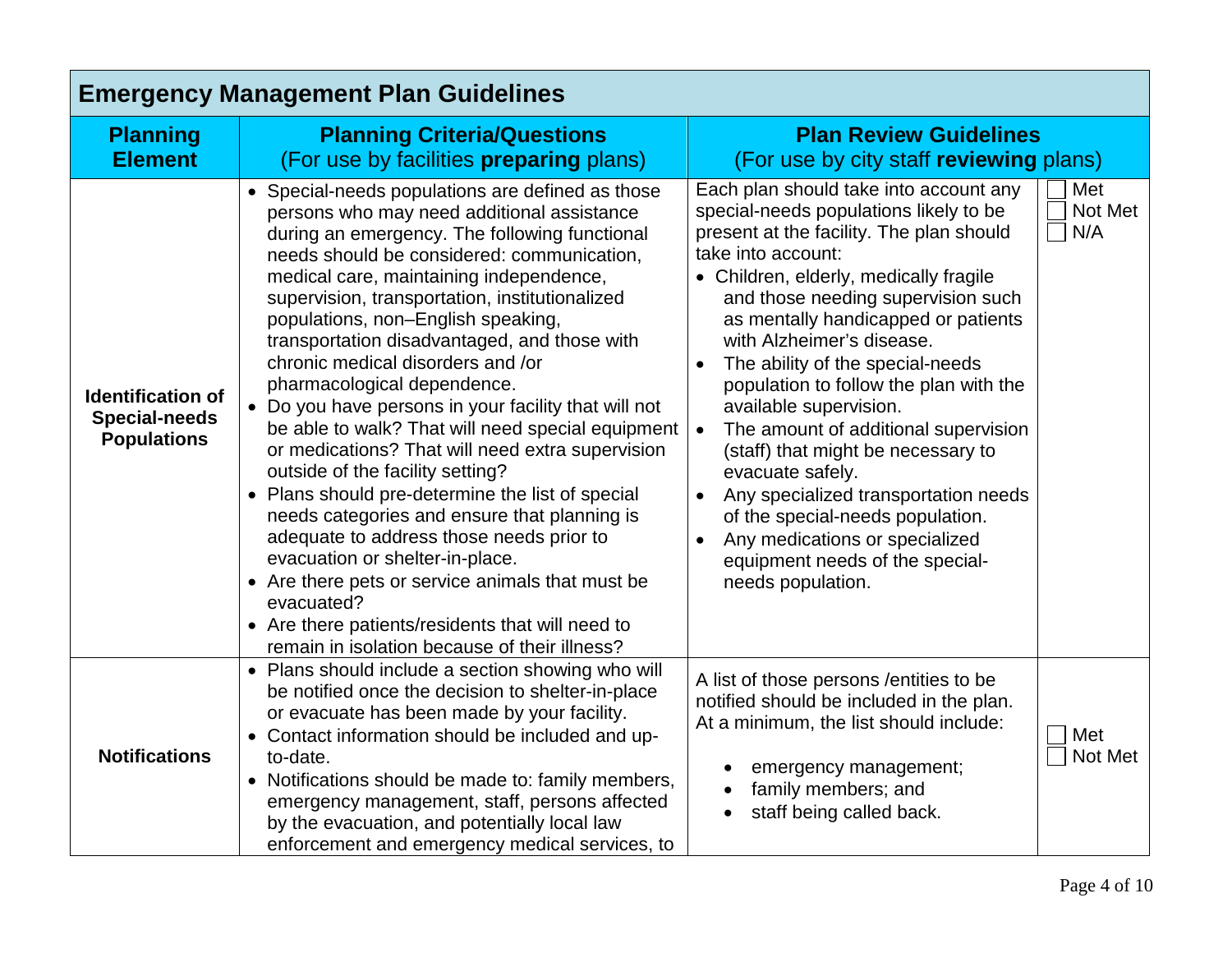| <b>Emergency Management Plan Guidelines</b> |                                                                                                                                                                                                                                                                                                                                                                                                                                                                                                                                                                                                                                                                                                                                                                                                                                                                                                                                                                                                                                          |                                                                                                                                                                                                                                                                                                                                                                                                                                                                                                             |                |  |
|---------------------------------------------|------------------------------------------------------------------------------------------------------------------------------------------------------------------------------------------------------------------------------------------------------------------------------------------------------------------------------------------------------------------------------------------------------------------------------------------------------------------------------------------------------------------------------------------------------------------------------------------------------------------------------------------------------------------------------------------------------------------------------------------------------------------------------------------------------------------------------------------------------------------------------------------------------------------------------------------------------------------------------------------------------------------------------------------|-------------------------------------------------------------------------------------------------------------------------------------------------------------------------------------------------------------------------------------------------------------------------------------------------------------------------------------------------------------------------------------------------------------------------------------------------------------------------------------------------------------|----------------|--|
| <b>Planning</b><br><b>Element</b>           | <b>Planning Criteria/Questions</b><br>(For use by facilities preparing plans)                                                                                                                                                                                                                                                                                                                                                                                                                                                                                                                                                                                                                                                                                                                                                                                                                                                                                                                                                            | <b>Plan Review Guidelines</b><br>(For use by city staff reviewing plans)                                                                                                                                                                                                                                                                                                                                                                                                                                    |                |  |
|                                             | assist with the evacuation.<br>• Notifications should include information about<br>where persons are being evacuated to, locations<br>of any family assistance centers, expected<br>duration of the evacuation, etc.<br>Does your facility have a plan for updating the<br>contact information at least annually?<br>• The most efficient, effective means of                                                                                                                                                                                                                                                                                                                                                                                                                                                                                                                                                                                                                                                                            |                                                                                                                                                                                                                                                                                                                                                                                                                                                                                                             |                |  |
| <b>Communications</b><br><b>Protocols</b>   | communication should be considered. This<br>should be based on the number and type of<br>persons occupying the facility.<br>Time is also a consideration in your<br>$\bullet$<br>communications protocol. Do you have time to<br>call the families of 500 school children? Would<br>notification by email or text message be more<br>efficient? Could the press be enlisted to assist<br>with emergency communications?<br>• What method will you use to let hotel guests<br>know that they need to evacuate the building?<br>How will you let them know where the nearest<br>shelter is located? What if they are away from the<br>facility?<br>• Do you have contact information for everyone<br>you may need to contact? This might include:<br>transportation resources, additional staff<br>members, alternate site managers, suppliers of<br>food and medical supplies, etc.<br>What methods will be used to communicate in the<br>event of primary phone line failure? Secondary<br>communications systems should be established. | The plan should include a procedure for<br>communicating the facility's intentions<br>regarding shelter-in-place or<br>evacuation. This may require several<br>methods in order to be effective and<br>efficient, depending on the number of<br>persons at the facility. For example, a<br>school may use electronic notifications<br>to parents, while a small long-term care<br>facility may use a calling tree to notify<br>family members. A redundant<br>communications system should be<br>described. | Met<br>Not Met |  |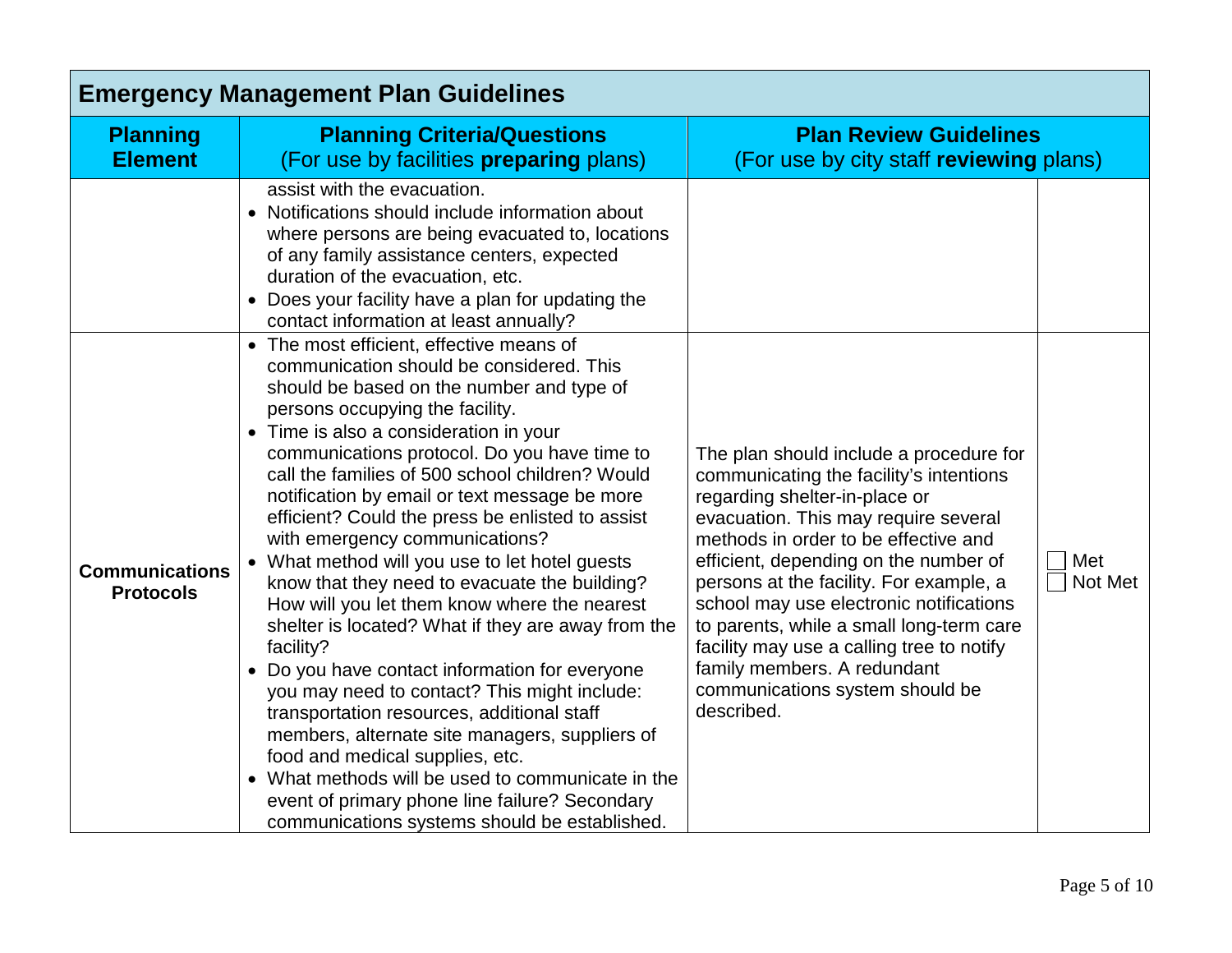| <b>Emergency Management Plan Guidelines</b>                         |                                                                                                                                                                                                                                                                                                                                                                                                                                                                                                                                                                                                                                                                                                             |                                                                                                                                                                                                                                                                                                                                                                                                                                                                             |                                  |  |
|---------------------------------------------------------------------|-------------------------------------------------------------------------------------------------------------------------------------------------------------------------------------------------------------------------------------------------------------------------------------------------------------------------------------------------------------------------------------------------------------------------------------------------------------------------------------------------------------------------------------------------------------------------------------------------------------------------------------------------------------------------------------------------------------|-----------------------------------------------------------------------------------------------------------------------------------------------------------------------------------------------------------------------------------------------------------------------------------------------------------------------------------------------------------------------------------------------------------------------------------------------------------------------------|----------------------------------|--|
| <b>Planning</b><br><b>Element</b>                                   | <b>Planning Criteria/Questions</b><br>(For use by facilities <b>preparing</b> plans)                                                                                                                                                                                                                                                                                                                                                                                                                                                                                                                                                                                                                        | <b>Plan Review Guidelines</b><br>(For use by city staff reviewing plans)                                                                                                                                                                                                                                                                                                                                                                                                    |                                  |  |
| <b>Public</b><br><b>Information</b>                                 | • This is a consideration for facilities that have<br>large numbers of occupants whose families may<br>need to be notified of plans for evacuation or<br>shelter-in-place.<br>• Do you have contact information for local media?<br>• Do you have pre-prepared messages that can be<br>given out as to where the evacuated persons will<br>be housed? How family members should go<br>about finding their loved ones?                                                                                                                                                                                                                                                                                       | Depending on the type and size of<br>facility, a section about public<br>information regarding evacuation and<br>family reunification may be included.                                                                                                                                                                                                                                                                                                                      | Met<br>Not Met<br>N/A            |  |
| <b>Evacuation</b><br><b>Considerations</b><br>(Evacuation<br>Plans) | <b>Evacuation Route Planning:</b><br>• the physical and cognitive limitations of those<br>being evacuated. Can patients with mobility<br>issues realistically be expected to walk a $\frac{1}{2}$ mile<br>route to safety?<br>• the length of time available to evacuate;<br>• the number of staff members that are available to<br>assist with the evacuation;<br>• the amount of resources, such as vans and other<br>transportation that is available;<br>• the location to which persons are being<br>evacuated; and the amount of space available in<br>each shelter.<br><b>Facility Considerations:</b><br>• What is the plan for leaving the building?<br>• Will utilities be turned off or left on? | Evacuation routes and times will vary<br>widely depending on the type of facility<br>and number of persons to be<br>evacuated. In general, the most<br>reasonable and shortest route should<br>be used. The Agency for Healthcare<br>Research and Quality has an<br>evacuation calculator that may be of<br>use in determining how reasonable the<br>evacuation routes and times are.<br>The plan should address issues related<br>to the facility that is being evacuated. | Met<br>Not Met<br>Met<br>Not Met |  |
|                                                                     | • How will the facility be secured?<br>• What will be necessary to assure that the facility<br>can be reoccupied in a timely fashion once the<br>flood waters have subsided?                                                                                                                                                                                                                                                                                                                                                                                                                                                                                                                                |                                                                                                                                                                                                                                                                                                                                                                                                                                                                             |                                  |  |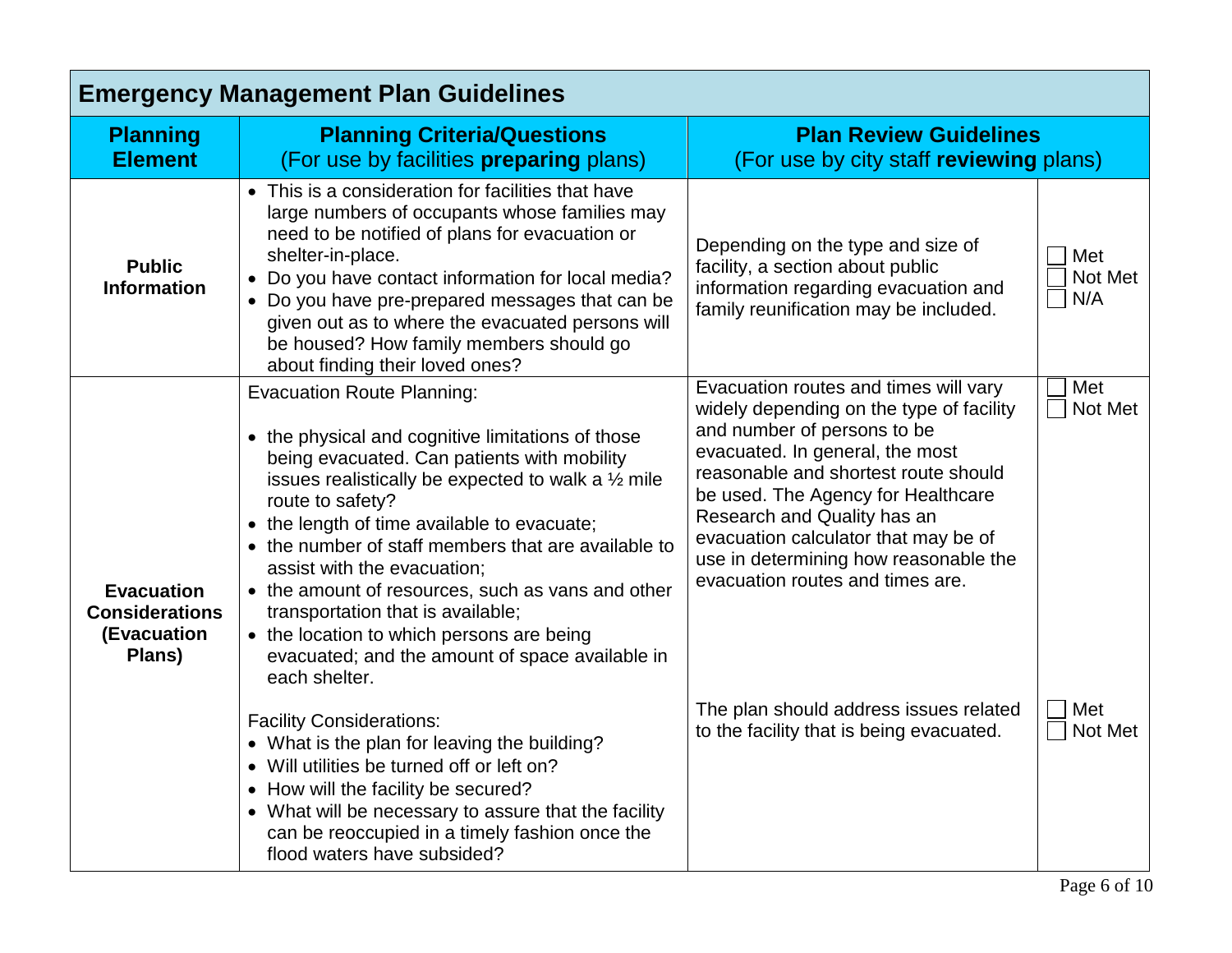| <b>Emergency Management Plan Guidelines</b>                                       |                                                                                                                                                                                                                                                                                                                                                                                                                                                                                                                                                                                                                                                                                                                           |                                                                                                                                                                                                                                                                                                                                                                                                                                                                                                                                                                                                                                                                                                                                                                     |                |  |
|-----------------------------------------------------------------------------------|---------------------------------------------------------------------------------------------------------------------------------------------------------------------------------------------------------------------------------------------------------------------------------------------------------------------------------------------------------------------------------------------------------------------------------------------------------------------------------------------------------------------------------------------------------------------------------------------------------------------------------------------------------------------------------------------------------------------------|---------------------------------------------------------------------------------------------------------------------------------------------------------------------------------------------------------------------------------------------------------------------------------------------------------------------------------------------------------------------------------------------------------------------------------------------------------------------------------------------------------------------------------------------------------------------------------------------------------------------------------------------------------------------------------------------------------------------------------------------------------------------|----------------|--|
| <b>Planning</b><br><b>Element</b>                                                 | <b>Planning Criteria/Questions</b><br>(For use by facilities <b>preparing</b> plans)                                                                                                                                                                                                                                                                                                                                                                                                                                                                                                                                                                                                                                      | <b>Plan Review Guidelines</b><br>(For use by city staff reviewing plans)                                                                                                                                                                                                                                                                                                                                                                                                                                                                                                                                                                                                                                                                                            |                |  |
|                                                                                   | Transportation resources:<br>• Transportation will be the key to a successful<br>evacuation. It is important to note that other<br>facilities may be competing for the same<br>resources during a disaster or impending<br>disaster.<br>• Redundancy is critical. Another key criterion to<br>consider is how many trips will be necessary. It is<br>likely that there will not be sufficient emergency<br>medical services to move residents/patients in a<br>single wave and a staging process may be<br>needed. Emergency medical services may be<br>unavailable during the incident.<br>• How will you prioritize who gets evacuated?<br>• What Memorandum of Agreement do you have<br>with transportation providers? | Again, the number and type of<br>resources needed will be dependent on<br>the:<br>• number of persons to be<br>evacuated;<br>• special needs; and<br>• locations of shelters for evacuees.<br>The plan should have a comprehensive<br>step-by-step plan for evacuation.<br>Generally, this works like medical triage.<br>Those that can evacuate themselves<br>without assistance are evacuated first,<br>followed by those who need assistance.<br>In large facilities, and especially in<br>medical care facilities, a prioritization<br>process will be needed. The plan must<br>address methods to evacuate everyone.<br>Facilities must be able to accomplish full<br>evacuation and the plan must be<br>sufficiently detailed to address that<br>requirement. | Met<br>Not Met |  |
| <b>Identification of</b><br><b>Shelter Area(s)</b><br>(Shelter-in-place<br>Plans) | • Have shelter locations within your building been<br>pre-identified?<br>Consideration should be given to the: number of<br>persons to be sheltered, amount of space needed<br>for each person, toilet facilities, electric power,<br>water availability, and special needs of those<br>being sheltered.<br>• Have emergency responders and emergency<br>management agencies been notified of your                                                                                                                                                                                                                                                                                                                        | Each plan should pre-identify a shelter-<br>in-place location. The location should be<br>safe from flooding, and be appropriate<br>for the number and type of persons<br>being sheltered.                                                                                                                                                                                                                                                                                                                                                                                                                                                                                                                                                                           | Met<br>Not Met |  |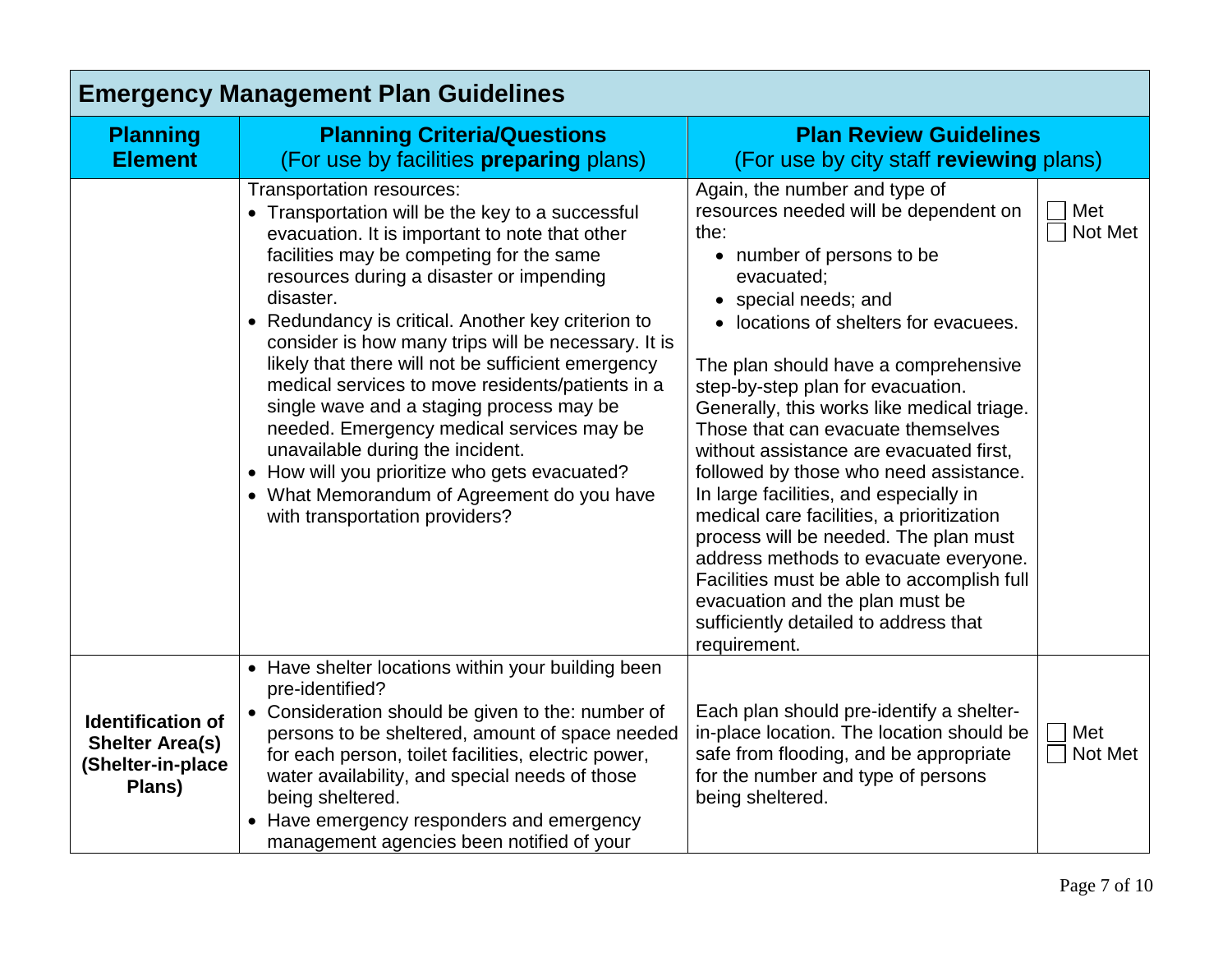| <b>Emergency Management Plan Guidelines</b> |                                                                                                                                                                                                                                                                                                                                                                                                                                                                                                                                                                                                                                                                                                            |                                                                                                                                                                                                                                                                                                                                                                                                                                                                                                                                     |                       |  |
|---------------------------------------------|------------------------------------------------------------------------------------------------------------------------------------------------------------------------------------------------------------------------------------------------------------------------------------------------------------------------------------------------------------------------------------------------------------------------------------------------------------------------------------------------------------------------------------------------------------------------------------------------------------------------------------------------------------------------------------------------------------|-------------------------------------------------------------------------------------------------------------------------------------------------------------------------------------------------------------------------------------------------------------------------------------------------------------------------------------------------------------------------------------------------------------------------------------------------------------------------------------------------------------------------------------|-----------------------|--|
| <b>Planning</b><br><b>Element</b>           | <b>Planning Criteria/Questions</b><br>(For use by facilities <b>preparing</b> plans)                                                                                                                                                                                                                                                                                                                                                                                                                                                                                                                                                                                                                       | <b>Plan Review Guidelines</b><br>(For use by city staff reviewing plans)                                                                                                                                                                                                                                                                                                                                                                                                                                                            |                       |  |
|                                             | intended shelter areas?<br>• A structural engineer will need to certify that the<br>facility can safely provide shelter during a flood.                                                                                                                                                                                                                                                                                                                                                                                                                                                                                                                                                                    |                                                                                                                                                                                                                                                                                                                                                                                                                                                                                                                                     |                       |  |
| <b>Persons</b><br><b>Accountability</b>     | • Do you know who is in your facility at any given<br>moment, including visitors and staff?<br>• How will you assure that each person has been<br>evacuated or moved to the shelter-in-place area?<br>• How often will you account for persons?                                                                                                                                                                                                                                                                                                                                                                                                                                                            | The plan should provide details about<br>how the facility will keep track of each<br>person being evacuated or sheltered.<br>This might be as simple as a roll call<br>process for small daycares to an<br>electronic system for large facilities.<br>Some facilities such as hotels/motels<br>may have difficulty tracking who is<br>present in the building when a disaster<br>occurs.                                                                                                                                            | Met<br>Not Met<br>N/A |  |
| <b>Recordkeeping</b>                        | • What records will you need to take with you to the<br>evacuation site or to the shelter-in-place location<br>since you may not be able to go back to get them<br>later?<br>• Do you have printed contact lists for staff and<br>families? Will you be taking electronic records on<br>a laptop?<br>• Do you have phone numbers for those agencies<br>who can assist you? Emergency management,<br>insurance agencies, etc.<br>• What method will you use to document the<br>event?<br>• For healthcare facilities, how will patient status<br>changes be documented?<br>• Where are copies of important documents being<br>kept? Copies should be kept off-site in a secure,<br>non-floodprone location. | A list of important documents to be<br>taken to the evacuation or shelter-in-<br>place site should be listed in the plan. At<br>a minimum, the following documents<br>should be included:<br>staff contact list;<br>evacuee list;<br>emergency phone numbers; and<br>map of the facility.<br>$\bullet$<br>For long-term care facilities, a minimal<br>patient record should be identified as a<br>critical record. For schools and day care<br>facilities, parent contact information<br>should be identified as a critical record. | Met<br>Not Met<br>N/A |  |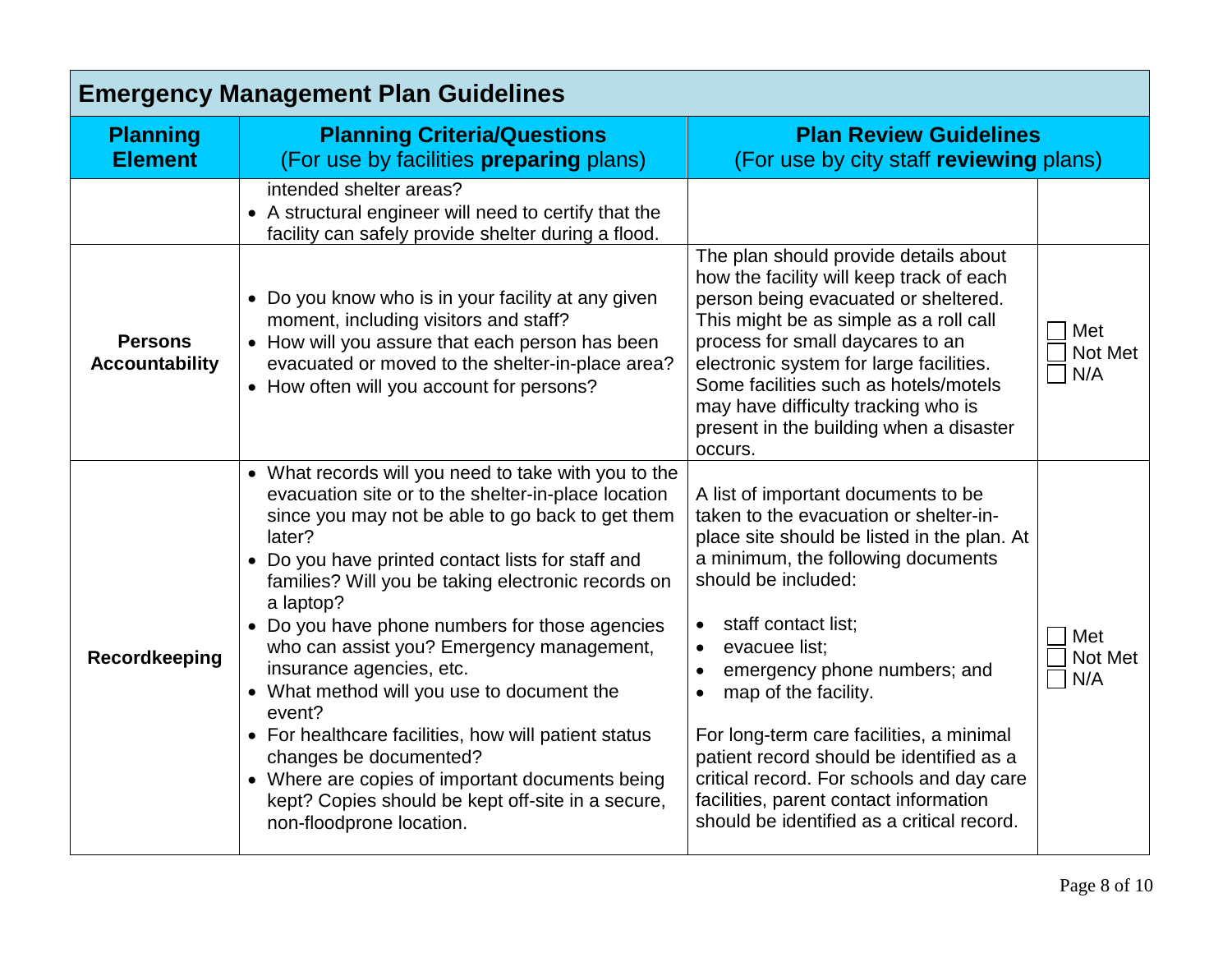| <b>Emergency Management Plan Guidelines</b>    |                                                                                                                                                                                                                                                                                                                                                                                                                                                                                                                     |                                                                                                                                                                                                                                                                                                                                                              |                       |  |
|------------------------------------------------|---------------------------------------------------------------------------------------------------------------------------------------------------------------------------------------------------------------------------------------------------------------------------------------------------------------------------------------------------------------------------------------------------------------------------------------------------------------------------------------------------------------------|--------------------------------------------------------------------------------------------------------------------------------------------------------------------------------------------------------------------------------------------------------------------------------------------------------------------------------------------------------------|-----------------------|--|
| <b>Planning</b><br><b>Element</b>              | <b>Planning Criteria/Questions</b><br>(For use by facilities <b>preparing</b> plans)                                                                                                                                                                                                                                                                                                                                                                                                                                | <b>Plan Review Guidelines</b><br>(For use by city staff reviewing plans)                                                                                                                                                                                                                                                                                     |                       |  |
|                                                | • Evacuation routes or sheltering locations should<br>be posted on the inside of the doorway of each<br>unit at a lodging facility.                                                                                                                                                                                                                                                                                                                                                                                 |                                                                                                                                                                                                                                                                                                                                                              |                       |  |
| <b>Equipment and</b><br><b>Supplies</b>        | The www.ready.gov website offers many helpful<br>suggestions for businesses regarding the types of<br>equipment and supplies that may be needed in<br>order to evacuate or shelter-in-place.                                                                                                                                                                                                                                                                                                                        | The plan should include a list of<br>equipment and supplies that will be<br>needed. The list should be specific as to<br>the type and quantity of each item<br>needed.                                                                                                                                                                                       | Met<br>Not Met        |  |
| <b>Pharmaceuticals</b>                         | • All facilities should assure that a basic first aid kit<br>is available at the evacuation/shelter site.<br>• Facilities that have individuals needing<br>medication on a routine basis should plan<br>accordingly and assure that an adequate supply<br>of pharmaceuticals and appropriate storage are<br>available. Depending upon the type of<br>medication, refrigeration may be necessary.<br>• Schools and day cares should plan to move any<br>student/child medications to the<br>evacuation/shelter site. | The plan should discuss the type of<br>persons at the facility and typical needs.<br>It is not necessary to list specific<br>medications, since this will change with<br>the population at the facility, and may<br>change from day-to-day. A plan for safe<br>storage and monitored distribution of<br>these medications should be included in<br>the plan. | Met<br>Not Met<br>N/A |  |
| <b>Training and</b><br><b>Exercise of Plan</b> | How will staff learn about their responsibilities in<br>the plan?<br>• How often will you provide training to the staff?<br>• How will training be documented?<br>• At a minimum, training should be provided<br>annually to employees and upon hire for new<br>employees.                                                                                                                                                                                                                                          | Although few facilities will have<br>exercised their plan, there should be, at<br>a minimum, a process for training staff<br>(and potentially persons affected by the<br>plan) regarding the evacuation and<br>shelter-in-place plans.                                                                                                                       | Met<br>Not Met        |  |